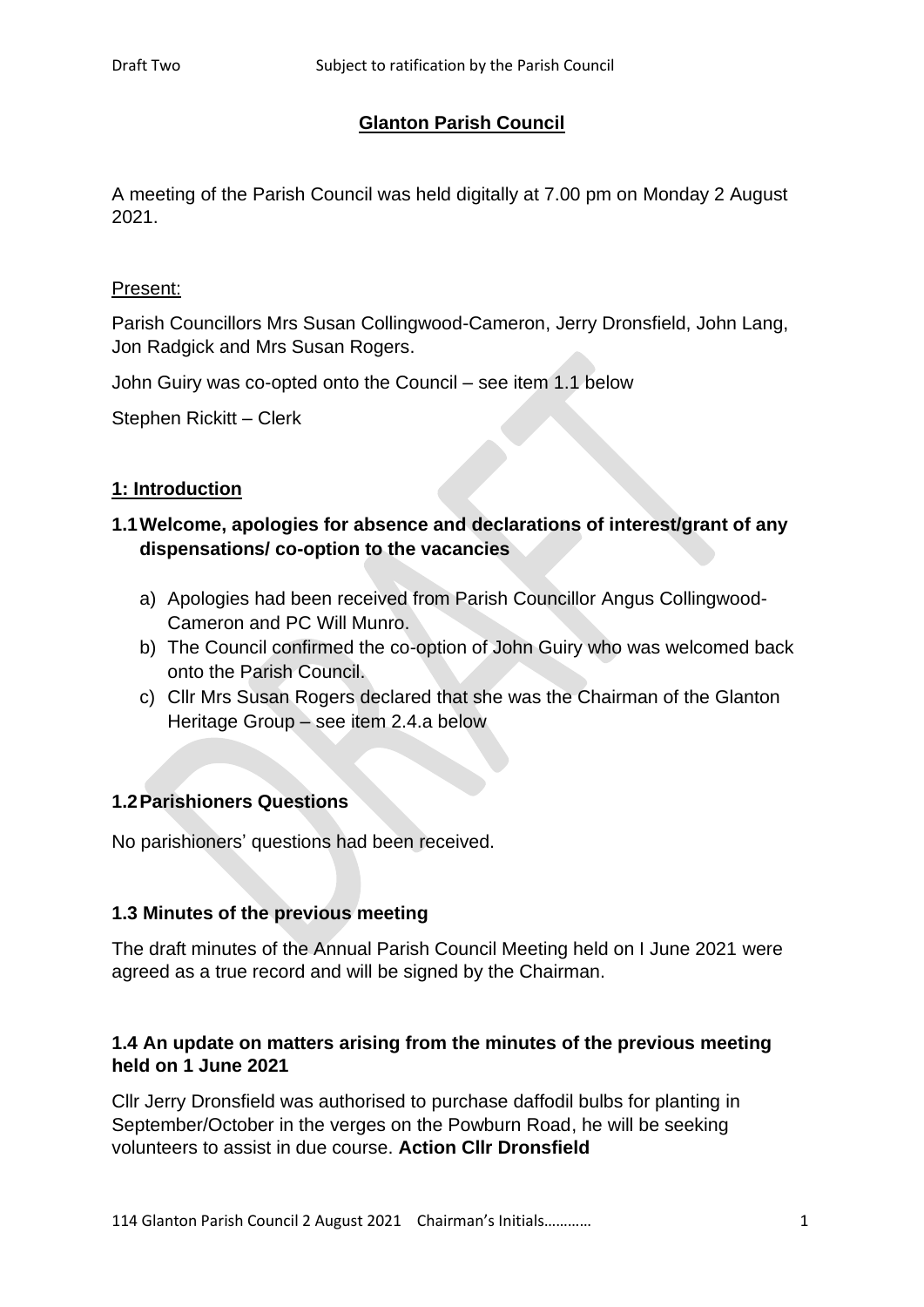### **2: Items for discussion and potential decisions**

#### **2.1 The Coronavirus National Emergency**

Councillors were not aware of any issues specifically relating to the parish or of any parishioners who might have difficulties.

#### **2.2 Reports from the County Councillor and the Police**

PC Munro had sent an introductory report which is set out in the appendix.

#### **2.3 Planning**

There were no current planning applications for the Council to consider.

#### **2.4 Highway Issues**

- a) The Council was advised that the fingerpost sign at the West Turnpike junction is to be relocated by the Glanton Heritage Group following a site visit involving the Group, The Highways Dept., Cllr Radgick, and parishioners whose view had been obstructed by the current location. A new location will be the subject of consultation with parishioners in the vicinity and the Parish Council and then agreed with the County Council. **Action Glanton Heritage Group**
- b) The clerk has chased up the County Council about the extension of the West Turnpike speed limit and had been assured this was in hand. Councillors were pleased to note the resurfacing of the footway along West Turnpike beyond the Memorial Hall.
- c) The Council considered its bids for inclusion in the LTPP 2022/2023. After discussion the following three items were agreed
	- The extension of the speed limit on West Turnpike to continue to seek this until it had been completed.
	- The provision of Village Gateways at the entrances to Glanton as a method of slowing through traffic.
	- The major reconstruction of the pavements within the village as these currently present a significant safety hazard, especially those on Front Street between Playwell Road and The Lane and between Holly Lane and Town Farm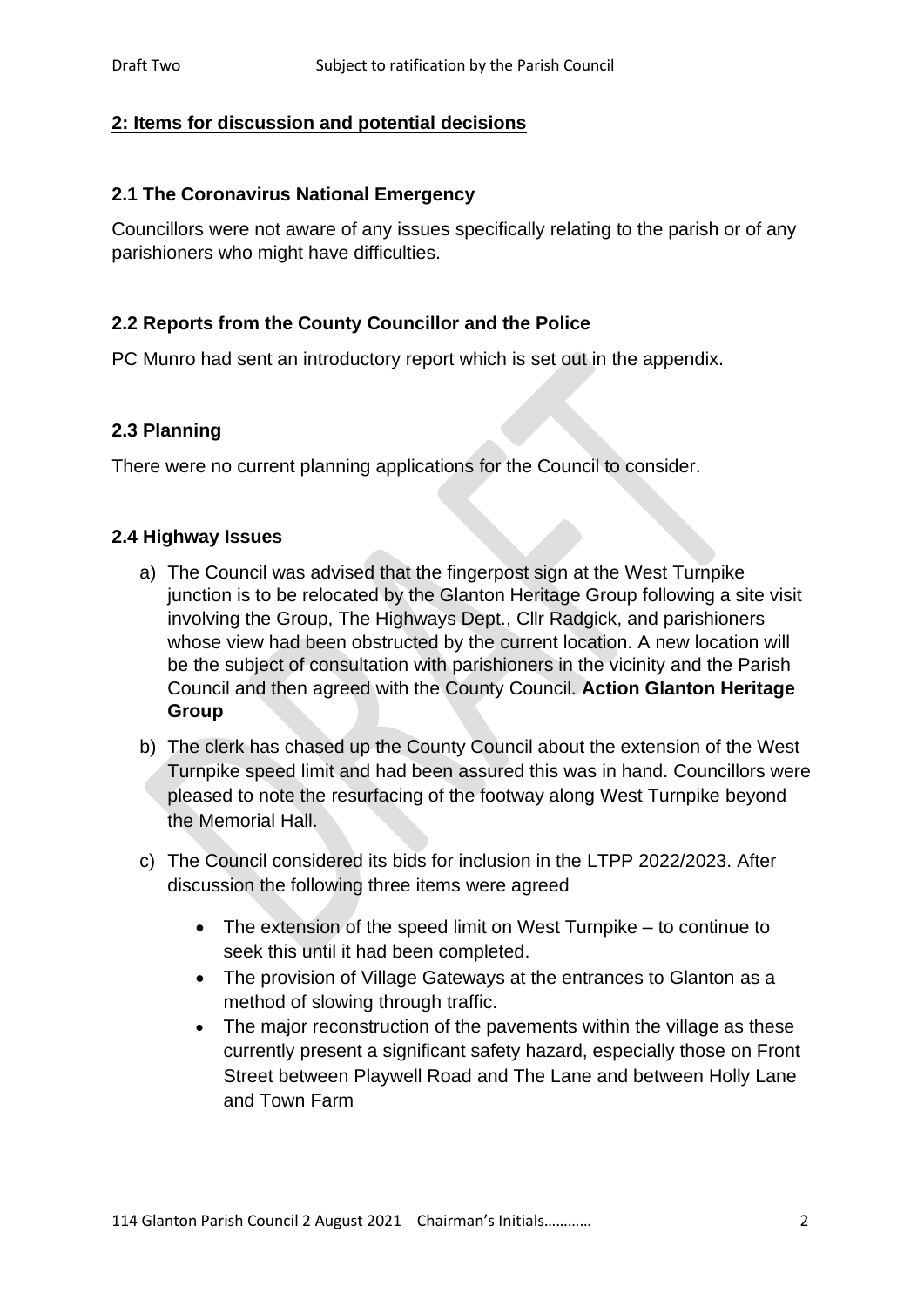## **2.5 A List of Absent Owners**

Cllr Mrs Rogers is continuing to research the identities. **Action Cllr Mrs Rogers**

## **2.6 Environmental Issues**

The Council agreed to accept the quotation of £220.00 for the maintenance for the seats and noticeboards within the village. The clerk was authorised to make a payment once the Chairman confirmed the works had been carried out. **Actions Cllr Radgick & SER**

### **2.7 The Newsletter**

No progress has been made in identifying a new editor.

### **3: Items for Information**

### **3.1 Forthcoming Village activities**

There were no activities to report given both the pandemic and the closure of the Memorial Hall for refurbishment.

The Council noted that in previous years a Village Clean-Up had been held in the week before the Glanton Show. Councillors agreed that the village was looking tidy and there was no need for a Village Clean Up in 2021.

## **3.2 Details of any meetings attended by Councillors or the clerk**

None were reported.

### **3.3 Correspondence received**

Items of interest are emailed to Councillors when received by the clerk.

### **4: Administration**

### **4.1 The current accounts for 2021/2022 and to authorise any payments**

The Council noted the accounts, a copy is attached to the signed minutes. Prospective payments are noted in items 1.4 and 2.6 above.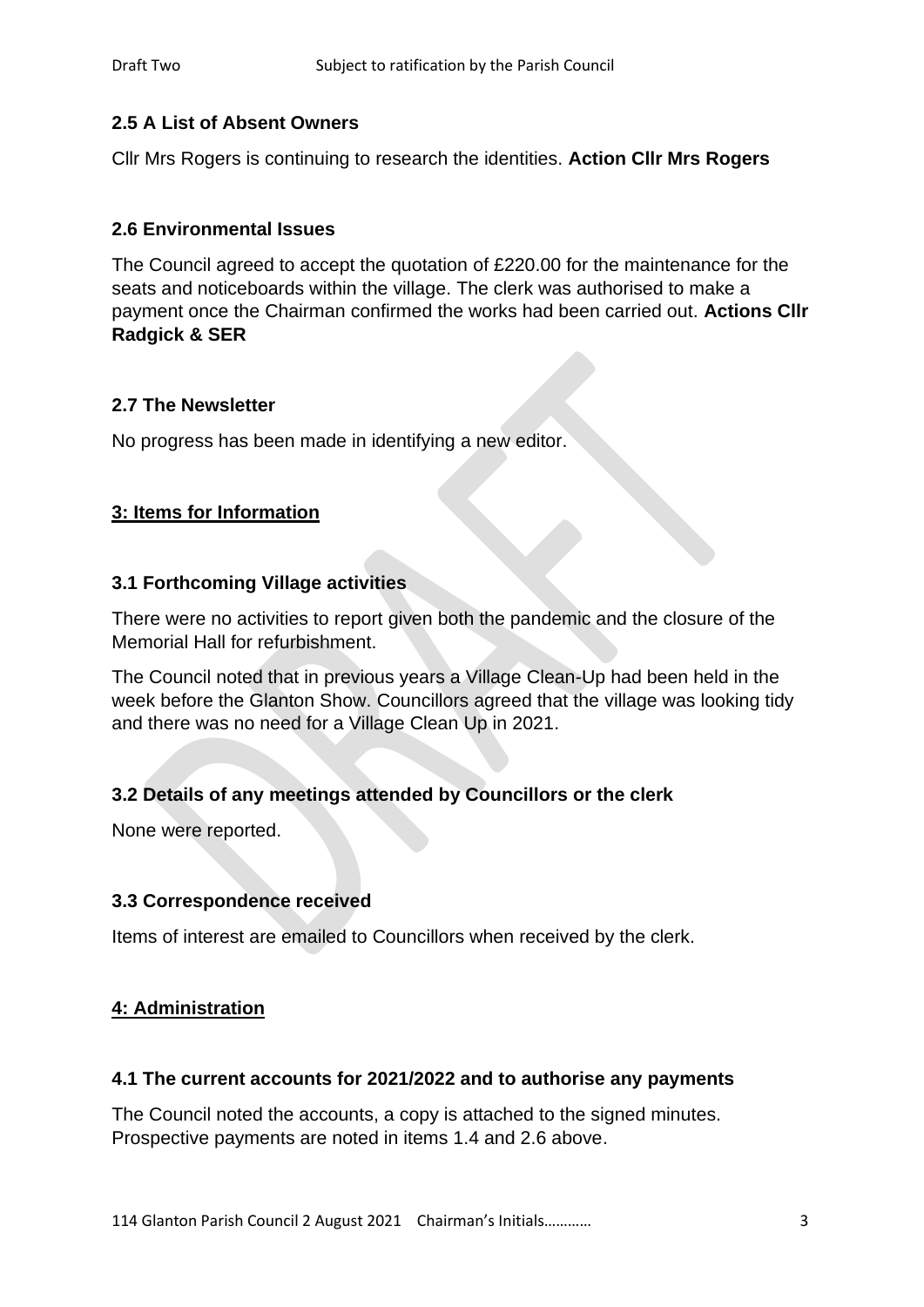### **4.2 The accounts for 2020/2021**

The clerk reported that he had not been advised of any issues being raised with the external auditors on or before the end of the six-week period for inspection of the draft accounts for 2020/2021. The Council therefore resolved to confirm those accounts as final.

#### **4.3 Details of items Councillors wish to raise at forthcoming meetings**

Concern was expressed about the allocation policy used by the Home Group for the social housing at South Farm. The clerk will contact Home Group and see if they have a local allocations policy to give priority to those with a significant connection with Glanton.

### **4.4 Date of Next Meetings**

These were agreed as below, all to commence at 7.00 pm.

- Monday 27 September 2021
- Monday 29 November 2021
- Monday 31 January 2022

Confirmed as a true record

and signed by the Chairman **Election** 2. 2. 2. 2. 2. 2. 2. 2. 2. Date

……………………………